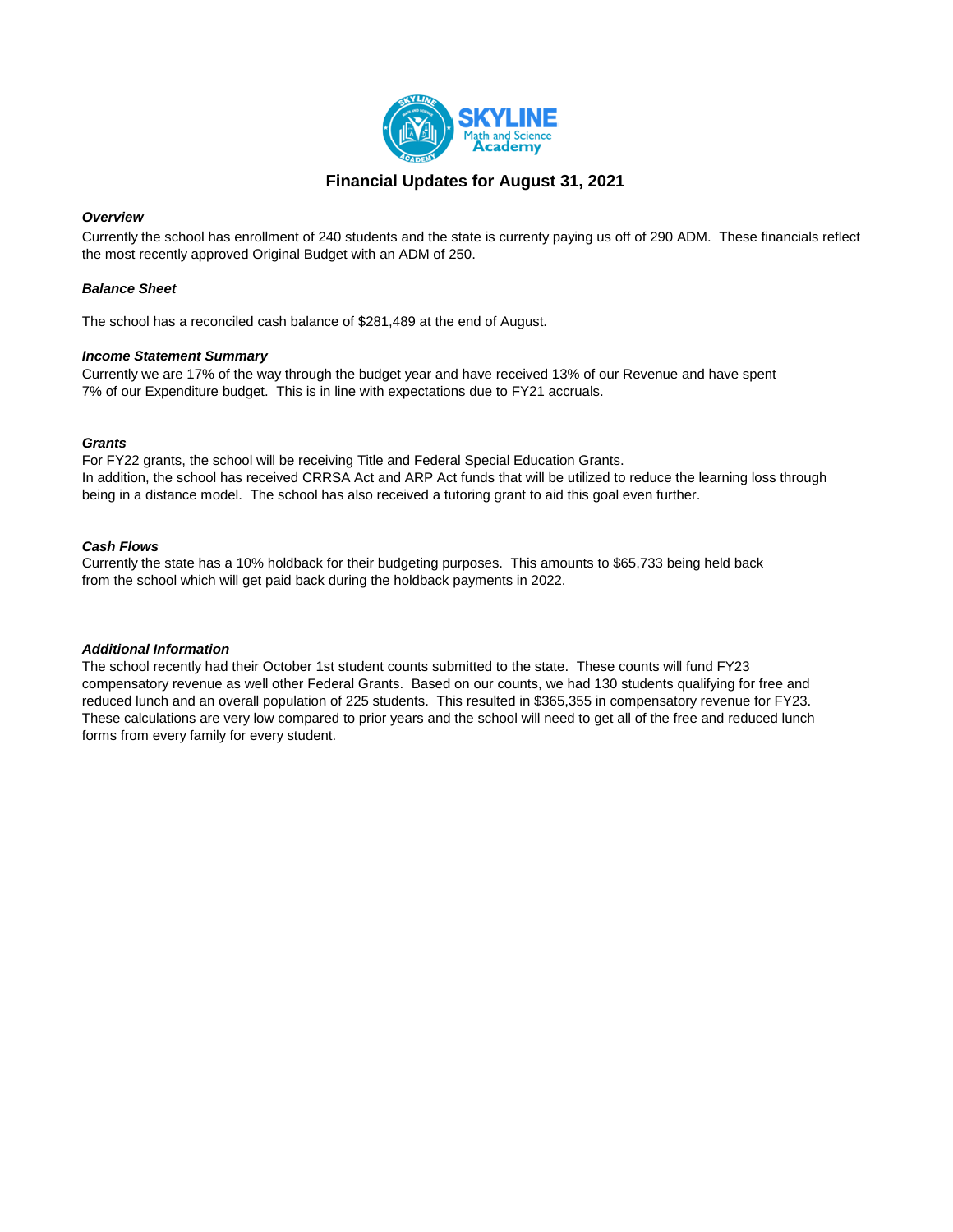

# **Skyline Math and Science Academy**

Financial Dashboard for: 8/31/2021

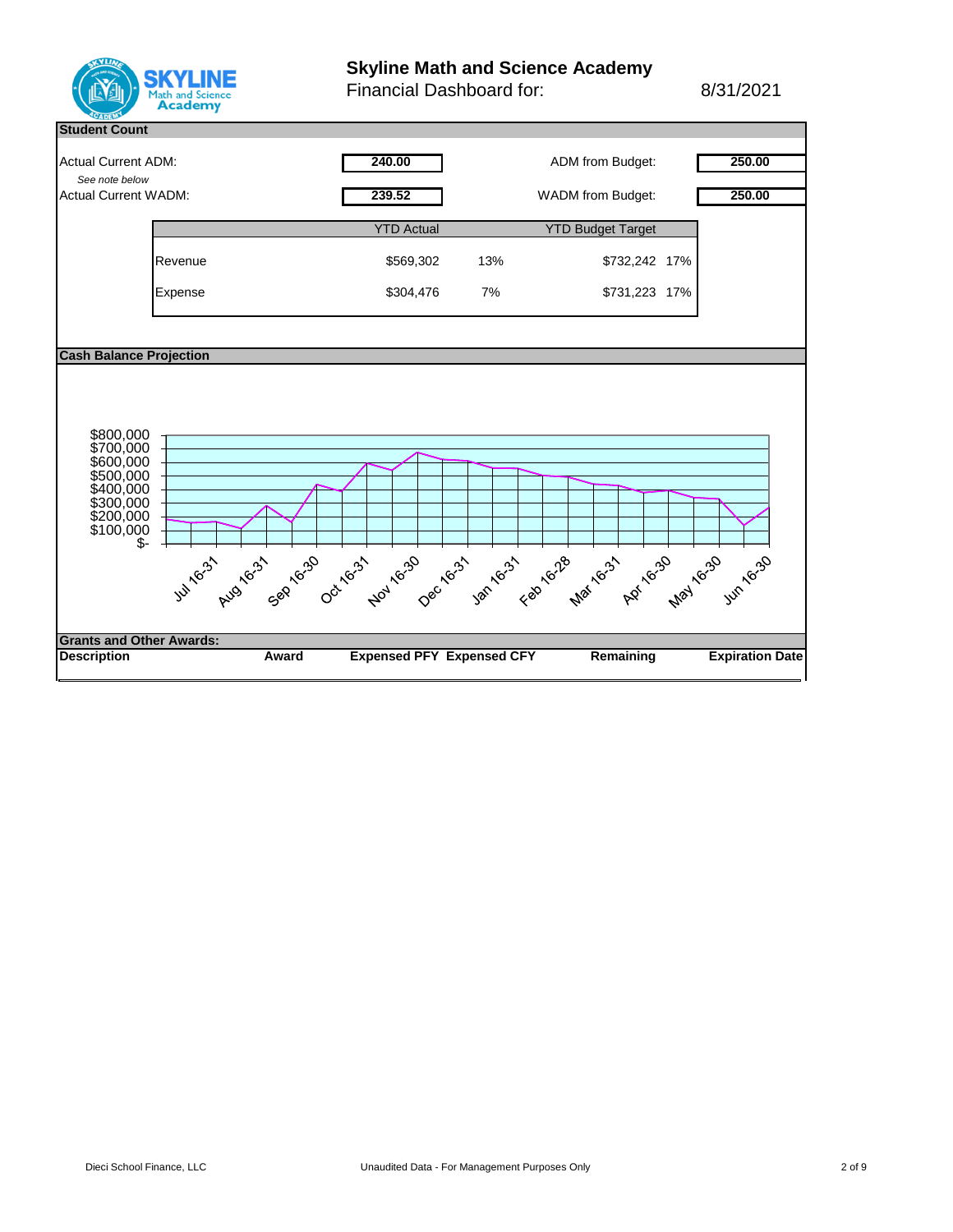

Financial Dashboard for: 8/31/2021

## **Financial Ratios:**

|                                                                       | <b>YTD Actual</b>       | FY22 Budget            | Desired                           |  |  |
|-----------------------------------------------------------------------|-------------------------|------------------------|-----------------------------------|--|--|
| (A) Unrestricted Cash and Investments<br>(B) Total Operating Expenses | 281,489<br>304,476      | 268,224<br>4,387,338   |                                   |  |  |
| Cash on Hand Ratio ((A x 365) / B)                                    | 337.44                  | 22.31                  | 45.00                             |  |  |
| (A) Beginning Fund Balance                                            | 350,780                 | 350,780                |                                   |  |  |
| (B) Revenues                                                          | 569,302                 | 4,393,451              |                                   |  |  |
| (C) Expenditures<br>(D) Ending Fund Balance                           | (304, 476)<br>615,605   | (4,387,338)<br>356,893 |                                   |  |  |
|                                                                       |                         |                        |                                   |  |  |
| Fund Balance as a % of Expenditures (D / -C)                          | 202.2%                  | 8.1%                   | 20.0%                             |  |  |
| <b>Upcoming Deadlines:</b>                                            |                         |                        |                                   |  |  |
| Task                                                                  |                         |                        | Due Date                          |  |  |
|                                                                       |                         |                        |                                   |  |  |
| All Required Applications to MDE for Title, Special Education, Other  |                         |                        | June 30th, 2022                   |  |  |
| Apply for Building Lease Aid<br>FY22 Audit                            |                         |                        | June 30th, 2022<br>September 2022 |  |  |
| <b>Prior Year Audited Financials</b>                                  |                         |                        | November 30th, 2022               |  |  |
| Carry Automobile and Workers Compensation Insurance                   | <b>Ongoing Renewals</b> |                        |                                   |  |  |
|                                                                       |                         |                        |                                   |  |  |
|                                                                       |                         |                        |                                   |  |  |
|                                                                       |                         |                        |                                   |  |  |
|                                                                       |                         |                        |                                   |  |  |

These financials were compiled from information supplied by school management. They are unaudited and should be used for management purposes only.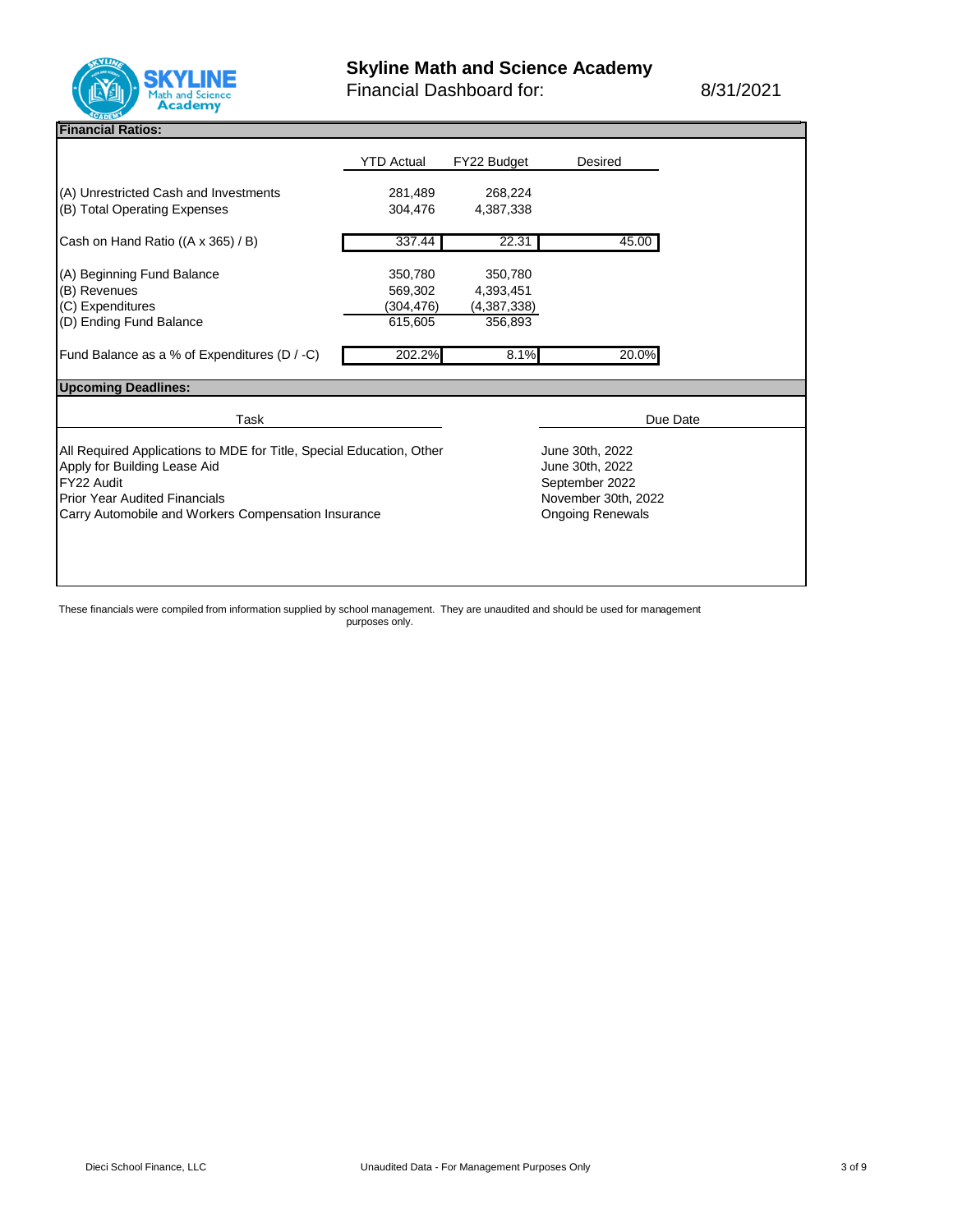# **Skyline Math and Science Academy Balance Sheet 8/31/2021**

|                                                                                                                                                                                                                                                                                                                                                                                                                                                                   | <b>General</b><br><b>Education</b>                                       | Food<br><b>Services</b>                      | Fixed          |                                                                          |
|-------------------------------------------------------------------------------------------------------------------------------------------------------------------------------------------------------------------------------------------------------------------------------------------------------------------------------------------------------------------------------------------------------------------------------------------------------------------|--------------------------------------------------------------------------|----------------------------------------------|----------------|--------------------------------------------------------------------------|
| <b>Descriptions</b>                                                                                                                                                                                                                                                                                                                                                                                                                                               | <b>Fund</b>                                                              | <b>Fund</b>                                  | <b>Assets</b>  | <b>Total</b>                                                             |
| <b>Assets</b>                                                                                                                                                                                                                                                                                                                                                                                                                                                     |                                                                          |                                              |                |                                                                          |
| <b>Current Assets</b>                                                                                                                                                                                                                                                                                                                                                                                                                                             |                                                                          |                                              |                |                                                                          |
| Checking Account - Western Bank                                                                                                                                                                                                                                                                                                                                                                                                                                   | 300,218                                                                  | (18, 729)                                    |                | 281,489                                                                  |
| Savings Account - Western Bank                                                                                                                                                                                                                                                                                                                                                                                                                                    |                                                                          |                                              |                |                                                                          |
| <b>Accounts Receivable</b>                                                                                                                                                                                                                                                                                                                                                                                                                                        |                                                                          |                                              |                |                                                                          |
| Due from State                                                                                                                                                                                                                                                                                                                                                                                                                                                    | 407,213                                                                  |                                              |                | 407,213                                                                  |
| Due from Federal                                                                                                                                                                                                                                                                                                                                                                                                                                                  |                                                                          |                                              |                |                                                                          |
| <b>Estimated Audit Accrual</b>                                                                                                                                                                                                                                                                                                                                                                                                                                    |                                                                          |                                              |                |                                                                          |
| Prepaids                                                                                                                                                                                                                                                                                                                                                                                                                                                          |                                                                          |                                              |                |                                                                          |
| <b>Total Current Assets</b>                                                                                                                                                                                                                                                                                                                                                                                                                                       | 707,431                                                                  | (18, 729)                                    |                | 688,702                                                                  |
| <b>Fixed Assets</b>                                                                                                                                                                                                                                                                                                                                                                                                                                               |                                                                          |                                              |                |                                                                          |
| Land                                                                                                                                                                                                                                                                                                                                                                                                                                                              |                                                                          |                                              |                |                                                                          |
| Improvements                                                                                                                                                                                                                                                                                                                                                                                                                                                      |                                                                          |                                              |                |                                                                          |
| <b>Buildings</b>                                                                                                                                                                                                                                                                                                                                                                                                                                                  |                                                                          |                                              |                |                                                                          |
| Equipment                                                                                                                                                                                                                                                                                                                                                                                                                                                         |                                                                          |                                              |                |                                                                          |
| <b>Construction in Progress</b>                                                                                                                                                                                                                                                                                                                                                                                                                                   |                                                                          |                                              |                |                                                                          |
| <b>Accum Depr Buildings</b>                                                                                                                                                                                                                                                                                                                                                                                                                                       |                                                                          |                                              |                |                                                                          |
| Accum Depr On Equip.                                                                                                                                                                                                                                                                                                                                                                                                                                              |                                                                          |                                              |                |                                                                          |
| <b>Total Fixed Assets</b>                                                                                                                                                                                                                                                                                                                                                                                                                                         |                                                                          |                                              |                |                                                                          |
| <b>Total Assets</b>                                                                                                                                                                                                                                                                                                                                                                                                                                               | 707,431                                                                  | (18, 729)                                    | ä,             | 688,702                                                                  |
| <b>Liabilities &amp; Fund Balance</b><br><b>Current Liabilities</b><br>Short-Term Debt<br><b>Accounts Payable</b><br><b>Health Deduction</b><br><b>LegalSheild Deduction</b><br><b>Dental Deduction</b><br>Salaries/FICA Payable<br>Net Pay Payable<br>Life, LTD, STD Deduction<br>TRA, PERA, Child Support Payable Liability<br><b>Total Current Liabilities</b><br><b>Fund Balance</b><br><b>Investment Fixed Assets</b><br>Unassigned Fund Balance - 6/30/2021 | 76,662<br>(1, 348)<br>(38)<br>(3,876)<br>948<br>748<br>73,097<br>369,919 | 0<br>0                                       | $\overline{a}$ | 76,662<br>(1, 348)<br>(38)<br>(3,876)<br>948<br>748<br>73,097<br>369,919 |
|                                                                                                                                                                                                                                                                                                                                                                                                                                                                   |                                                                          |                                              |                |                                                                          |
| Nonspendable Fund Balance                                                                                                                                                                                                                                                                                                                                                                                                                                         |                                                                          |                                              |                |                                                                          |
| <b>Restricted Fund Balance</b>                                                                                                                                                                                                                                                                                                                                                                                                                                    |                                                                          | (19, 140)                                    |                | (19, 140)                                                                |
| Net Income/(Loss) - FY22                                                                                                                                                                                                                                                                                                                                                                                                                                          | 264,415                                                                  | 410                                          |                | 264,825                                                                  |
| <b>Total Fund Balance</b>                                                                                                                                                                                                                                                                                                                                                                                                                                         | 634,334                                                                  | (18, 729)                                    |                | 615,605                                                                  |
| <b>Total Liabilities &amp; Fund Balance</b>                                                                                                                                                                                                                                                                                                                                                                                                                       | 707,431                                                                  | (18, 729)                                    | ٠              | 688,702                                                                  |
| <b>State Holdback Calculation:</b><br>** Total Fiscal Year School Budgeted State Revenues<br>Prorated Fiscal Year-to-Date (2 of 12 months)<br>Total Fiscal Year-to-Date Budget (August 2021)<br>State Holdback Percentage<br><b>Total Estimated Year-to-Date Holdback</b>                                                                                                                                                                                         |                                                                          | 3,866,628<br>17%<br>657,327<br>10%<br>65,733 |                |                                                                          |

\*Based on the assumptions that actual ADMs and state aid payments are based on an ADM of 255 Dieci School Finance, LLC Unaudited Data - For Management Purpose Only 4 of 9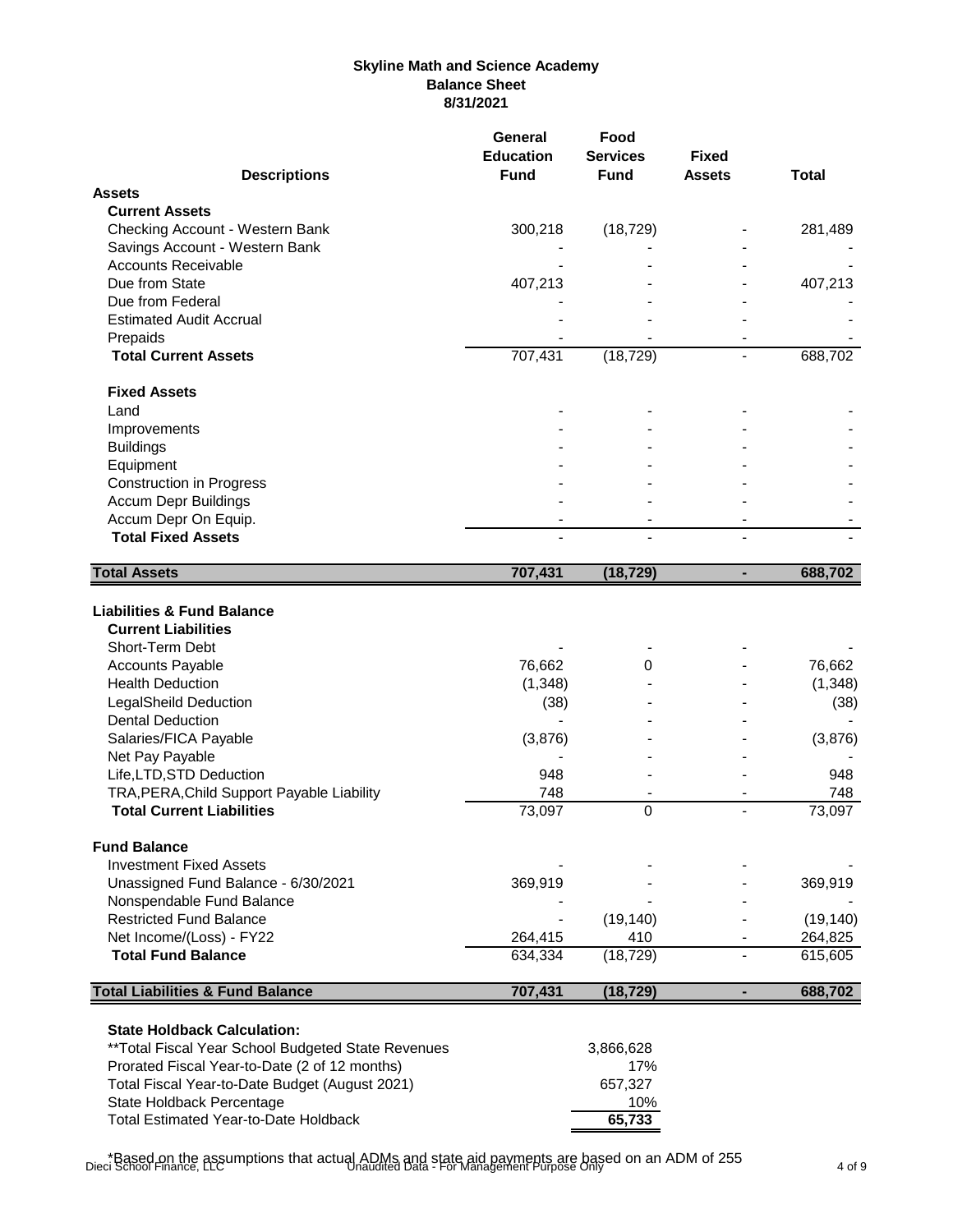# **Skyline Math and Science Academy Summary Income Statement For Period Ending August 31, 2021**

|                                          | <b>Month</b>    | Year-To-Date    | <b>FY22 Original</b> | % of          |
|------------------------------------------|-----------------|-----------------|----------------------|---------------|
|                                          | <b>Activity</b> | <b>Activity</b> | <b>Budget</b>        | <b>Budget</b> |
|                                          |                 | <b>ADM</b>      | 250.00               |               |
|                                          |                 | <b>PPU</b>      | 250.00               |               |
| <b>GENERAL FUND 01</b>                   |                 |                 |                      |               |
| <b>REVENUES</b>                          |                 |                 |                      |               |
| <b>State Revenue</b>                     |                 |                 |                      |               |
| <b>Endowment Fund Apportionment</b>      |                 |                 | 8,085                | $0\%$         |
| <b>General Education Aid</b>             | 140,311         | 420,597         | 2,717,400            | 15%           |
| Literacy Incentive Aid                   |                 |                 |                      | N/A           |
| Lease Aid                                |                 |                 | 328,500              | 0%            |
| Long-term Facilities Maintenance Charter |                 |                 | 33,000               | 0%            |
| <b>State Special Education</b>           | 140,218         | 140,218         | 779,643              | 18%           |
| <b>State Special Education</b>           |                 |                 |                      | N/A           |
| <b>Total State Revennue</b>              | 280,529         | 560,815         | 3,866,628            | 15%           |
| <b>Federal Revenue</b>                   |                 |                 |                      |               |
| <b>GEER Funds</b>                        |                 |                 |                      | N/A           |
| <b>CRF Grant</b>                         |                 |                 |                      | N/A           |
| Title I                                  |                 |                 | 99,116               | 0%            |
| Title II                                 |                 |                 | 13,165               | 0%            |
| Title III                                |                 |                 | 33,199               | 0%            |
| <b>Federal Special Education</b>         |                 |                 | 16,144               | 0%            |
| Title IV                                 |                 |                 | 10,000               | 0%            |
| Federal CSP Implementation I Reveue      |                 | $\blacksquare$  |                      | N/A           |
| <b>Total Federal Revenue</b>             |                 | $\overline{a}$  | 171,623              | 0%            |
| <b>Estimated Audit Accrual</b>           |                 |                 |                      |               |
| <b>Other Revenue</b>                     |                 |                 |                      | N/A           |
| <b>Third Party Billing</b>               |                 |                 |                      | N/A           |
| Donations                                |                 |                 |                      | N/A           |
| Miscellaneous Revenue                    | 3,957           | 3,957           |                      | N/A           |
| <b>Total Other Revenue</b>               | 3,957           | 3,957           |                      | N/A           |
| <b>TOTAL REVENUES</b>                    | 284,486         | 564,772         | 4,038,251            | 14%           |

 $\mathcal{L}^{\text{max}}_{\text{max}}$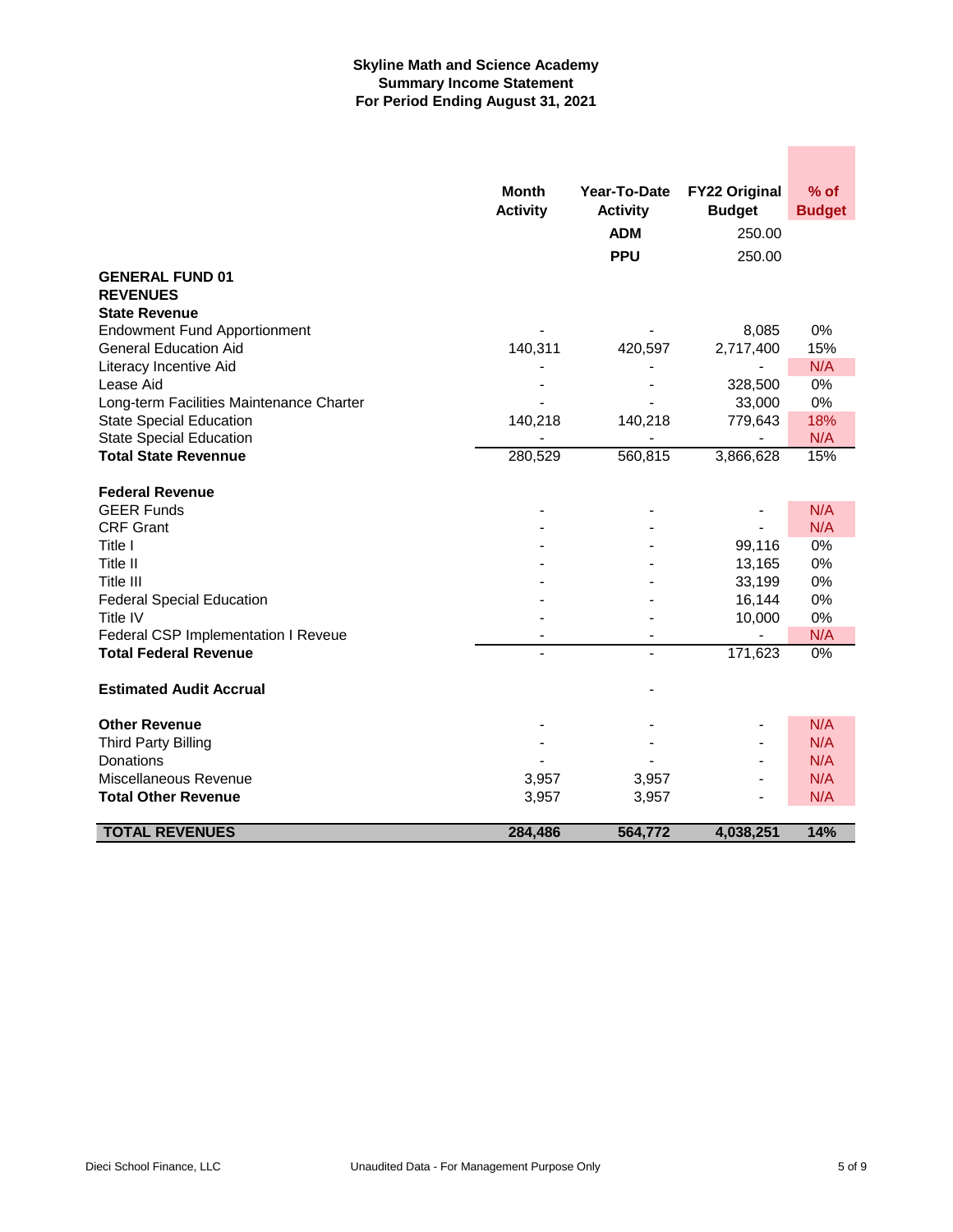# **Skyline Math and Science Academy Summary Income Statement For Period Ending August 31, 2021**

|                                      | <b>Month</b><br><b>Activity</b> | Year-To-Date<br><b>Activity</b> | <b>FY22 Original</b><br><b>Budget</b> | $%$ of<br><b>Budget</b> |
|--------------------------------------|---------------------------------|---------------------------------|---------------------------------------|-------------------------|
|                                      |                                 | <b>ADM</b>                      | 250.00                                |                         |
| <b>EXPENDITURES</b>                  |                                 |                                 |                                       |                         |
| <b>Administration</b>                |                                 |                                 |                                       |                         |
| Salaries/Wages                       | 23,063                          | 34,594                          | 344,202                               | 10%                     |
| <b>Benefits</b>                      | 6,321                           | 9,481                           | 90,785                                | 10%                     |
| <b>Purchased Services</b>            | 11,336                          | 12,084                          | 172,000                               | 7%                      |
| Supplies/Materials                   | 14,132                          | 16,789                          | 34,000                                | 49%                     |
| Dues/Memberships                     | 6,131                           | 6,131                           | 62,700                                | 10%                     |
| <b>Total Administration</b>          | 60,982                          | 79,078                          | 703,686                               | 11%                     |
| <b>General Education</b>             |                                 |                                 |                                       |                         |
| Salaries/Wages                       | 1,100                           | 10,175                          | 861,916                               | 1%                      |
| <b>Benefits</b>                      | 176                             | 1,627                           | 268,787                               | 1%                      |
| <b>Purchased Services</b>            | 6,635                           | 6,735                           | 40,000                                | 17%                     |
| Supplies/Materials                   | 7,978                           | 20,000                          | 113,260                               | 18%                     |
| <b>Total General Education</b>       | 15,889                          | 38,537                          | 1,283,964                             | 3%                      |
| <b>State Special Education</b>       |                                 |                                 |                                       |                         |
| Salaries/Wages                       |                                 | 2,475                           | 546,793                               | 0%                      |
| <b>Benefits</b>                      |                                 | 384                             | 117,615                               | 0%                      |
| <b>Purchased Services</b>            |                                 | $\blacksquare$                  | 35,250                                | 0%                      |
| Supplies/Materials                   |                                 |                                 | 7,500                                 | 0%                      |
| <b>Total State Special Education</b> | L,                              | 2,859                           | 707,159                               | $\overline{0\%}$        |
| <b>Federal Funds</b>                 |                                 |                                 |                                       |                         |
| Title I                              |                                 |                                 | 99,116                                | 0%                      |
| Title II                             |                                 |                                 | 13,165                                | 0%                      |
| Title III                            |                                 |                                 | 16,144                                | 0%                      |
| Title IV                             |                                 |                                 | 10,000                                | 0%                      |
| <b>Federal Special Education</b>     |                                 | 1,227                           | 33,199                                | 4%                      |
| <b>Early Intervening Services</b>    |                                 |                                 | $\overline{a}$                        | N/A                     |
| Corona Relief Funds                  |                                 |                                 | $\frac{1}{2}$                         | N/A                     |
| <b>CARES Money</b>                   | 46,573                          | 46,573                          |                                       | N/A                     |
| <b>Total Federal Funds</b>           | 46,573                          | 47,800                          | 171,623                               | 28%                     |
| <b>Instructional Support</b>         |                                 |                                 |                                       |                         |
| Salaries/Wages                       |                                 |                                 | 30,000                                | 0%                      |
| <b>Benefits</b>                      |                                 |                                 | 4,759                                 | 0%                      |
| <b>Purchased Services</b>            | $\overline{\phantom{a}}$        | $\overline{\phantom{a}}$        |                                       | N/A                     |
| <b>Total Instructional Support</b>   | ÷                               | ۰                               | 34.759                                | 0%                      |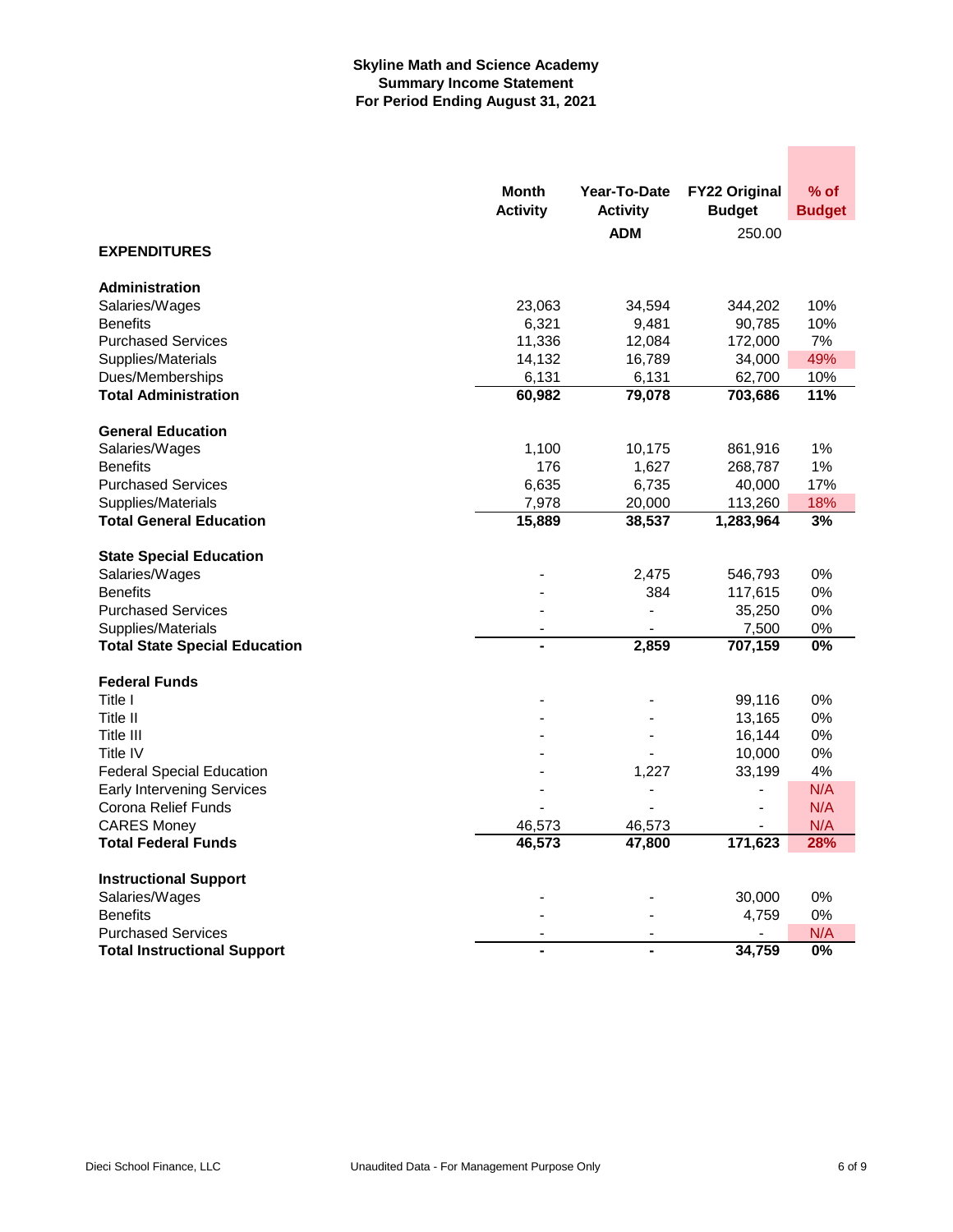# **Skyline Math and Science Academy Summary Income Statement For Period Ending August 31, 2021**

|                                           | Month<br><b>Activity</b> | Year-To-Date<br><b>Activity</b> | <b>FY22 Original</b><br><b>Budget</b> | $%$ of<br><b>Budget</b> |
|-------------------------------------------|--------------------------|---------------------------------|---------------------------------------|-------------------------|
|                                           |                          | <b>ADM</b>                      | 250.00                                |                         |
| <b>Student Support Services</b>           |                          |                                 |                                       | 9%                      |
| Transportation<br><b>Health Supplies</b>  | 42,000                   | 42,000                          | 487,375<br>1,000                      | 0%                      |
| <b>Total Student Support Services</b>     | 42,000                   | 42,000                          | 488,375                               | 9%                      |
|                                           |                          |                                 |                                       |                         |
| <b>Operations and Maintenance</b>         |                          |                                 |                                       |                         |
| <b>Purchased Services</b>                 | 6,595                    | 6,595                           | 101,500                               | 6%                      |
| <b>Building Lease</b>                     | 74,695                   | 74,695                          | 496,172                               | 15%                     |
| Supplies/Materials                        | 3,686                    | 3,686                           | 9,900                                 | 37%                     |
| <b>Total Operations and Maintenance</b>   | 84,975                   | 84,975                          | 607,572                               | 14%                     |
| <b>Other Finance Uses</b>                 |                          |                                 |                                       |                         |
| Insurance                                 | 2,553                    | 5,107                           | 35,000                                | 15%                     |
| <b>Total Finance Uses</b>                 | 2,553                    | 5,107                           | 35,000                                | 15%                     |
| <b>TOTAL EXPENDITURES</b>                 | 252,973                  | 300,357                         | 4,032,138                             | 7%                      |
|                                           |                          |                                 |                                       |                         |
| <b>GENERAL FUND 01 - NET INCOME(LOSS)</b> | 31,512                   | 264,415                         | 6,113                                 |                         |
| <b>FOOD SERVICES FUND 02</b>              |                          |                                 |                                       |                         |
| <b>REVENUES</b>                           |                          |                                 |                                       |                         |
| <b>State Revenue</b>                      |                          |                                 |                                       | N/A                     |
| <b>Federal Revenue</b>                    | 4,530                    | 4,530                           | 330,000                               | 1%                      |
| <b>Estimated Audit Accrual</b>            |                          |                                 |                                       | N/A                     |
| Interfund Transfer                        |                          |                                 | 25,200                                | 0%                      |
| <b>TOTAL REVENUES</b>                     | 4,530                    | 4,530                           | 355,200                               | 1%                      |
|                                           |                          |                                 |                                       |                         |
| <b>EXPENDITURES</b>                       |                          |                                 |                                       |                         |
| Salaries/Wages                            | 2,229                    | 3,344                           | 49,063                                | 7%                      |
| <b>Benefits</b>                           | 338                      | 507                             | 8,638                                 | 6%                      |
| <b>Purchased Services</b>                 |                          |                                 | 13,500                                | 0%                      |
| Supplies/Materials                        | 269                      | 269                             | 284,000                               | 0%                      |
| <b>TOTAL EXPENDITURES</b>                 | 2,836                    | 4,119                           | 355,200                               | 1%                      |
| FOOD SERVICE FUND 02 - NET INCOME(LOSS)   | 1,694                    | 410                             |                                       |                         |
|                                           |                          |                                 |                                       |                         |
| <b>ALL FUNDS - NET INCOME(LOSS)</b>       | 33,206                   | 264,825                         | 6,113                                 |                         |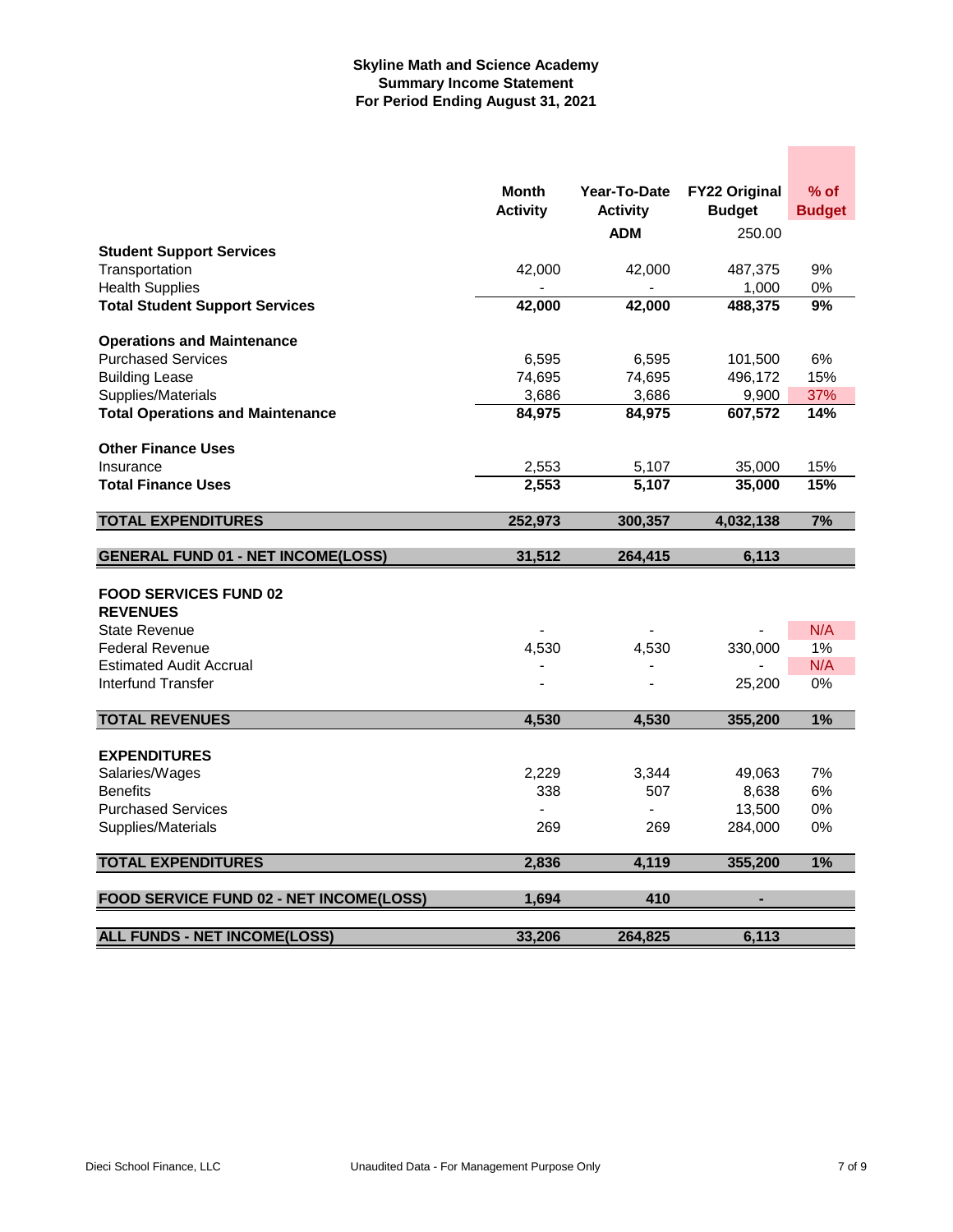# **Skyline Math and Science Academy Payment Register - August 2021 Fiscal Year 2021 - 2022**

| <b>CHECK</b><br><b>DATE</b>           | <b>VENDOR</b>                                                         | <b>INVOICE DESCRIPTION</b>                                              | <b>CHECK</b><br><b>NUMBER</b> | <b>AMOUNT</b>         |
|---------------------------------------|-----------------------------------------------------------------------|-------------------------------------------------------------------------|-------------------------------|-----------------------|
|                                       |                                                                       |                                                                         |                               |                       |
| <b>Voided Transaction</b><br>08/20/21 | SpEd Forms, Inc.                                                      | SpEd Forms Plus                                                         | 8417                          | 1,226.85              |
|                                       |                                                                       |                                                                         |                               |                       |
| Payroll                               |                                                                       |                                                                         |                               |                       |
| 8/4/2021                              | Payroll                                                               | Payroll Net Pay                                                         |                               | 54.509.56             |
| 8/18/2021                             | Payroll                                                               | Payroll Net Pay                                                         |                               | 53,057.62             |
| <b>Regular Checks</b>                 |                                                                       |                                                                         |                               |                       |
|                                       | 8/3/2021 WDTechOnline, LLC                                            | Gym Floor, Playground Equipment & Labor                                 | 8399                          | 37,600.00             |
|                                       | 8/13/2021 Baley Transportation                                        | Summer School Transportation - June & July                              | 8400                          | 28,000.00             |
|                                       | 8/13/2021 Business Essentials                                         | <b>Office Supplies</b>                                                  | 8401                          | 163.72                |
|                                       | 8/13/2021 Dieci School Finance, LLC                                   | July & August Contracted Services                                       | 8402                          | 8.922.50              |
|                                       | 8/13/2021 Done Right Food Services, Inc.<br>8/13/2021 Great Minds PBC | Food Supplies, Lunch, breakfast & Commodities Credit<br>Math Curriculum | 8403<br>8404                  | 44,025.42<br>97.38    |
|                                       | 8/13/2021 Loffler Companies Inc                                       | Copier Lease - February                                                 | 8405                          | 803.12                |
|                                       | 8/13/2021 Manuel Ortega Cleaning                                      | July Cleaning & Maintenance Services                                    | 8406                          | 6,000.00              |
|                                       | 8/13/2021 MobyMax, LLC                                                | Curriculum License 8/18/21 - 8/18/22, FY22                              | 8407                          | 6,990.00              |
|                                       | 8/13/2021 Nice Guys Corporation                                       | Website Maintenance April, May, June & Graduation Photography           | 8408                          | 1,140.13              |
|                                       | 8/13/2021 Pamela Madison                                              | <b>SpEd Supplies</b>                                                    | 8409                          | 88.75                 |
|                                       | 8/13/2021 ProCare Therapy<br>8/13/2021 Region V Computer Services     | SpEd Teacher Subs<br>FY21 4th Quarter Membership                        | 8410<br>8411                  | 8.160.00<br>1,325.00  |
|                                       | 8/13/2021 SOS Transportation Inc                                      | Summer School Transportation - July & July                              | 8412                          | 56,000.00             |
|                                       | 8/13/2021 THE MCDOWELL AGENCY, INC.                                   | <b>Background Checks</b>                                                | 8413                          | 56.00                 |
|                                       | 8/13/2021 WDTechOnline, LLC                                           | Tech Support, Web Filtering, Tech Supplies & Bowling with Students      | 8414                          | 21,911.45             |
|                                       | 8/20/2021 Lauren Mauel's Academic Coaching                            | Standards, Data & Curriculum Services July 2021                         | 8415                          | 4,000.00              |
|                                       | 8/20/2021 Somali TV of Minnesota                                      | <b>Graduation Production</b>                                            | 8416                          | 4,000.00              |
|                                       | 8/25/2021 Jaqueline Enriquez Alvarez                                  | Signs                                                                   | 8418                          | 4,481.00              |
|                                       |                                                                       |                                                                         |                               |                       |
| Wires                                 |                                                                       |                                                                         |                               |                       |
| 8/1/2021                              | Best Buy                                                              | Samsung TV                                                              | WX                            | 1,503.23              |
| 8/2/2021<br>8/2/2021                  | Metropolitan Life Insurance Company<br>PreferredOne Insurance Company | Life Insurance, LTD, Dental & AD&D<br>August Health Insurance           | WX<br>WX                      | 1,116.76<br>11,655.17 |
| 8/4/2021                              | Amazon.Com                                                            | Office & Classroom Supplies, Printers, Book Bins, Rubber Bands          | WX                            | 2,861.95              |
| 8/4/2021                              | Cub Foods                                                             | Food                                                                    | WX                            | 662.54                |
| 8/4/2021                              | <b>KMFUSA</b>                                                         | Marketing                                                               | WX                            | 619.92                |
| 8/4/2021                              | Micro Center                                                          | <b>HP Computers</b>                                                     | WX                            | 1,354.87              |
| 8/4/2021                              | Office Depot                                                          | <b>Office Supplies</b>                                                  | WX                            | 1,585.57              |
| 8/4/2021<br>8/4/2021                  | Office Max<br>Sams Club                                               | Office Chair<br>Supplies                                                | WX<br><b>WX</b>               | 672.65<br>238.75      |
| 8/4/2021                              | Target                                                                | Food                                                                    | WX                            | 39.00                 |
| 8/5/2021                              | Dept. of the Treasury                                                 | <b>FICA</b>                                                             | WX                            | 14,442.83             |
| 8/5/2021                              | MN DEPT OF REVENUE                                                    | <b>MN Taxes</b>                                                         | WX                            | 2.196.45              |
| 8/5/2021                              | PERA                                                                  | PERA                                                                    | WX                            | 3,669.86              |
| 8/5/2021                              | <b>TRA</b>                                                            | <b>TRA</b>                                                              | <b>WX</b>                     | 7.241.11              |
| 8/9/2021                              | American National Bank                                                | <b>Account Analysis Charge</b>                                          | <b>WX</b>                     | 82.38                 |
| 8/10/2021<br>8/17/2021                | Juba Graphics, Inc.<br>Caribou Coffee Store                           | Signs<br>Canteen Coffee                                                 | WX<br><b>WX</b>               | 1,605.00<br>135.40    |
| 8/17/2021                             | Harwanaag Restaurant & Banquet                                        | Food                                                                    | <b>WX</b>                     | 1,605.00              |
| 8/17/2021                             | The Hanover Insurance Group                                           | Insurance                                                               | WX                            | 2,553.40              |
| 8/17/2021                             | T-Mobile                                                              | <b>Phone Services</b>                                                   | <b>WX</b>                     | 191.66                |
| 8/18/2021                             | Chipotle                                                              | Food                                                                    | WX                            | 396.99                |
| 8/18/2021                             | The Home Depot                                                        | Maintenance Supplies                                                    | WX                            | 1,320.80              |
| 8/19/2021<br>8/19/2021                | Dominos<br><b>EINSTEIN BROS</b>                                       | Food<br>Food                                                            | <b>WX</b><br>WX               | 179.14<br>141.34      |
| 8/19/2021                             | <b>Tayo Grill</b>                                                     | Food                                                                    | <b>WX</b>                     | 267.70                |
| 8/20/2021                             | Comcast                                                               | <b>Internet Services</b>                                                | WX                            | 919.23                |
| 8/20/2021                             | Dept. of the Treasury                                                 | <b>Federal Taxes</b>                                                    | WX                            | 14,174.92             |
| 8/20/2021                             | MN DEPT OF REVENUE                                                    | <b>MN Taxes</b>                                                         | <b>WX</b>                     | 2,163.34              |
| 8/20/2021                             | PERA                                                                  | PERA                                                                    | WX                            | 3,669.87              |
| 8/20/2021<br>8/23/2021                | <b>TRA</b><br>Best Buy                                                | <b>TRA</b><br>Computers                                                 | WX<br><b>WX</b>               | 6,963.84<br>2,881.64  |
| 8/25/2021                             | Cafe Zupas                                                            | Food                                                                    | WX                            | 267.21                |
|                                       |                                                                       |                                                                         |                               |                       |
|                                       |                                                                       | <b>Total August 2021 Disbursements</b>                                  |                               | 431,938.02            |

**V = Void Check \*= Break in sequence**